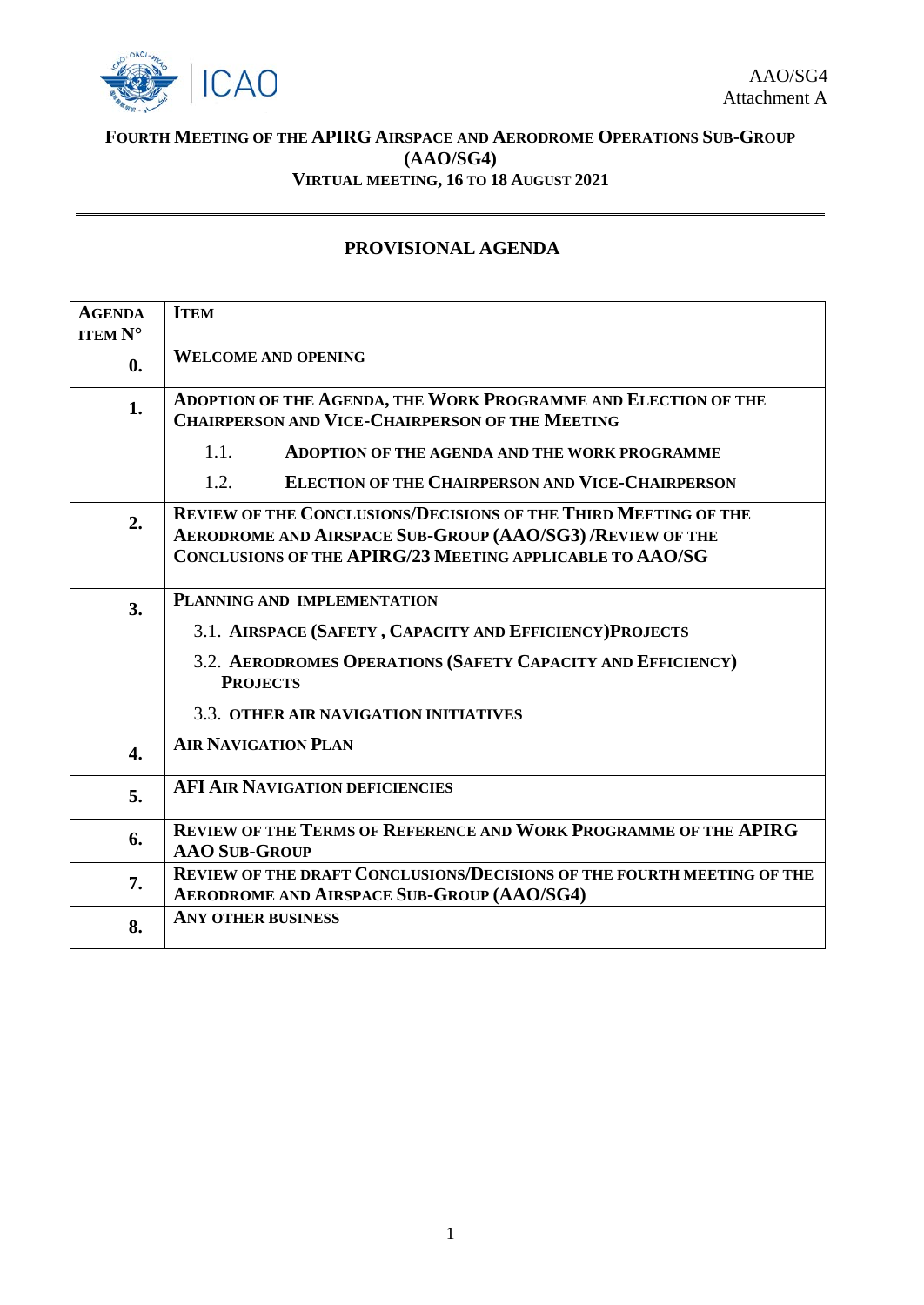

## **FORTH MEETING OF THE APIRG AIRSPACE AND AERODROME OPERATIONS SUB-GROUP (AAO/SG4) VIRTUAL MEETING, 16 TO 18 AUGUST 2021**

## **EXPLANATORY NOTES TO THE PROVISIONAL AGENDA**

| <b>Strategic</b><br>Objective | <b>Agenda</b><br>Item No. | <b>Subject</b>                                                                                                                                                                                                                                                                                                                   |
|-------------------------------|---------------------------|----------------------------------------------------------------------------------------------------------------------------------------------------------------------------------------------------------------------------------------------------------------------------------------------------------------------------------|
| A & B                         | 1.                        | Adoption of the agenda and Election of Chairperson and Vice<br><b>Chairperson of the AAO/SG</b><br>The meeting will review the provisional agenda provided as part of the                                                                                                                                                        |
|                               |                           | invitation letter, adopt the agenda for the AAO/SG4 meeting and discuss<br>the election of the Chairperson and Vice Chairperson of the AAO/SG                                                                                                                                                                                    |
| A & B                         | 2.                        | Review of the Conclusions/Decisions of the third meeting of the<br>AAO/SG and Review of the APIRG Conclusions/Decisions                                                                                                                                                                                                          |
|                               |                           | The meeting will review the APIRG/23 Conclusions/Decisions applicable to<br>the AAO/SG, identify those that continue to be valid as well as actions to<br>further facilitate their implementation; those that are no longer applicable<br>(actions completed, covered by others, overtaken by events or otherwise<br>redundant). |
|                               | 3.                        | Planning and implementation (Projects and ASBUs Modules)                                                                                                                                                                                                                                                                         |
|                               | 3.1<br>3.2<br>3.3         | Airspace (safety, capacity and efficiency)<br><b>Aerodrome Operations (safety, capacity and efficiency)</b><br><b>Other Air Navigation Initiatives</b>                                                                                                                                                                           |
|                               |                           | The meeting will review the status of implementation on areas for which<br>i.<br>APIRG has adopted specific Projects to facilitate implementation, and<br>agree on actions to further facilitate regional planning and<br>implementation.                                                                                        |
|                               |                           | ii. States will present their action plans for implementing the ASBU<br>Modules applicable in their area and in line with the AFI Region<br>priorities regarding ASBU Modules and the status of the implementation<br>of those action plans.                                                                                     |
|                               |                           | iii. States will also present the Status of implementation of each ASBU<br>modules and agree on further actions to improve their implementation.<br>States are encouraged to submit the Status of implementation of each<br>ASBU module in advance.                                                                              |
|                               |                           | iv. The meeting will also discuss other topics interesting to the Sub Group's<br>activities such as GRF, Aerodrome Design Planning and Certification,<br>Updates from ICAO HQ on AOP                                                                                                                                             |